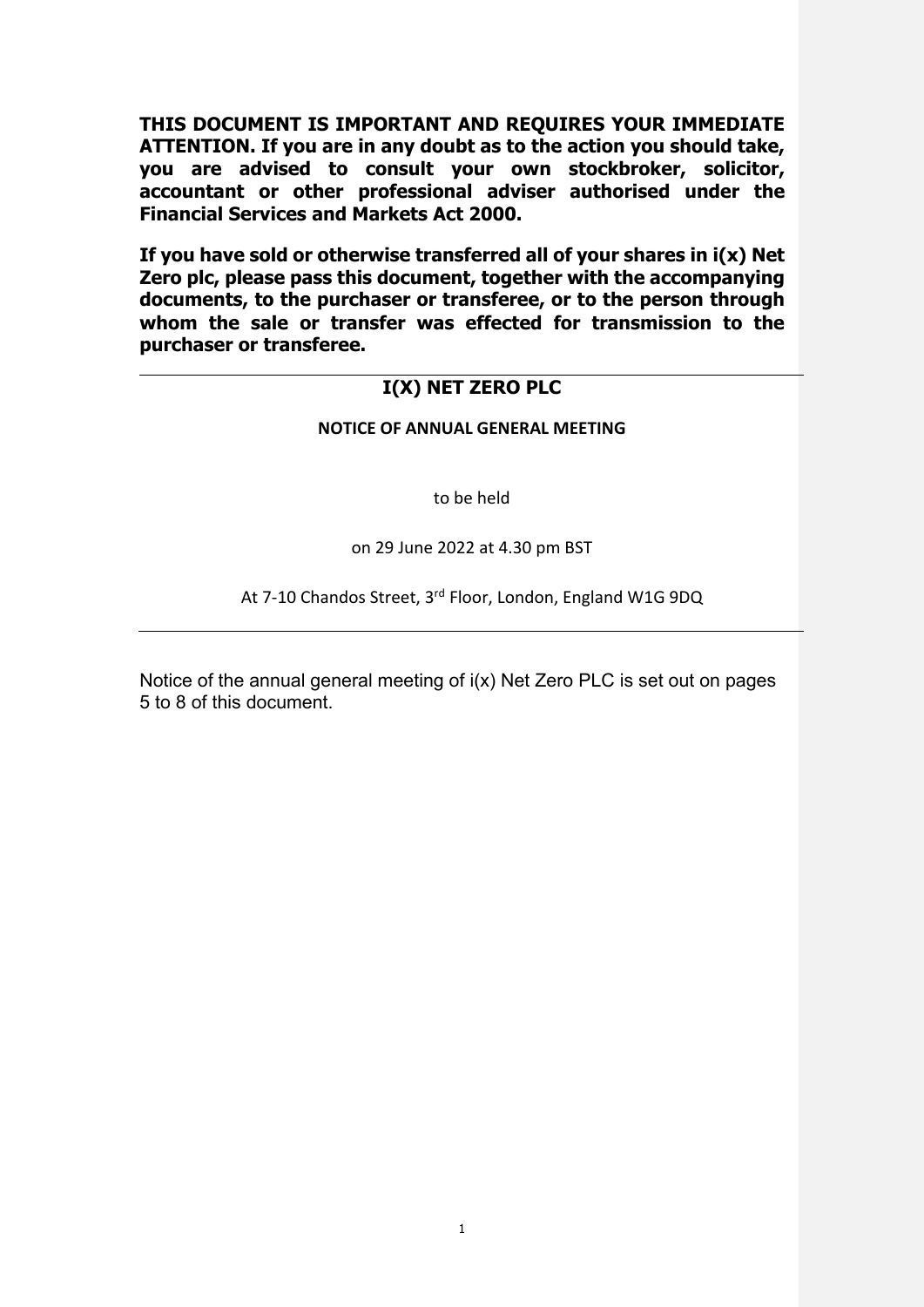

Dear shareholder

# **Notice of AGM of i(x) Net Zero plc (the "Company")**

I am pleased to invite you to the 2022 Annual General Meeting of i(x) Net Zero PLC (the "**AGM**" or "**Meeting**") which will be held at the offices of Hannam & Partners, 7-10 Chandos Street, 3<sup>rd</sup> Floor, London, England W1G 9DQ at 4.30 pm BST on 29 June 2022.

At the time of publication of this Notice, the UK Government has lifted all restrictions on public gatherings and non-essential travel and it is therefore anticipated that the Meeting will go ahead as a physical meeting. However, it is uncertain what regulations or public health guidance may be in place at the time of the Meeting which may restrict the number of people who may gather in public and therefore the number of permitted attendees. Given the evolving nature of the COVID-19 pandemic, we want to ensure that we may adapt our arrangements efficiently to respond to any such change in circumstances. Any changes to the arrangements for the Meeting (including any change to the location of the Meeting) will be communicated to shareholders in advance of the Meeting through our website at www.ixnetzero.com and via a RNS announcement.

Should we need to change the arrangements in this way, it is possible that we will not be in a position to accommodate shareholders beyond the minimum required to hold a quorate meeting. In light of this uncertainty, we strongly encourage shareholders to submit a proxy vote in advance of the Meeting and to appoint the Chair of the Meeting as their proxy, rather than a named person who, if circumstances change, may not be permitted to attend and vote at the Meeting. Further details on how to do this are set out on page 9 of this Notice.

The Notice of AGM is set out on pages 5 to 8 of this document. This describes the business that will be proposed, procedures for attendance and voting. Notes explaining the resolutions that will be proposed at the AGM are set out below.

## **Attendance and Appointment of Proxies**

Your participation at the AGM is important. The AGM is a good opportunity for shareholders to communicate directly with the Board of Directors, to express your views and to ask questions and we welcome your attendance. If you are not coming to the AGM and you want to vote on any of the resolutions, you can do so by appointing a proxy to vote on your behalf. You can appoint a proxy by:

- logging on to www.investorcentre.co.uk/eproxy and submitting your proxy appointment online; or
- completing and returning the enclosed proxy form to the address specified therein; or
- submitting (if you are a CREST member) a proxy appointment electronically, by using the CREST voting service.

Proxy appointments, whether submitted electronically or by post, must be received by the Company's registrar by no later than 4:30 pm BST on 27 June 2022.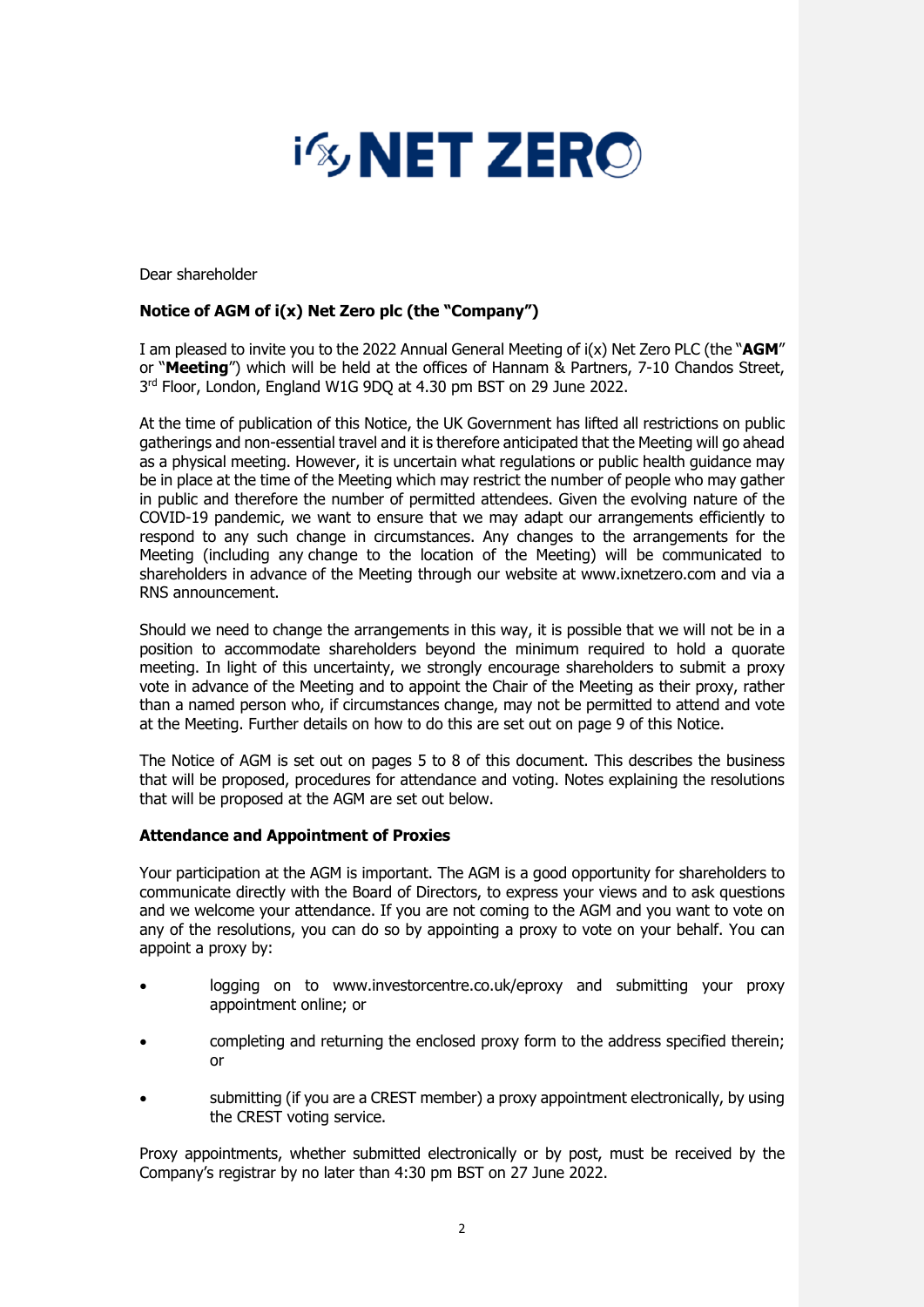## **Explanation of Resolutions**

## **Resolution 1 - Annual Accounts**

The Company has not as of the date of the 2022 AGM produced a set of annual consolidated financial statements. Instead, the Directors will present the annual financial statements of its predecessor company, i(x) investments, LLC, for the financial year ended 31 December 2021 (the "**Annual Accounts**"). The Annual Accounts can be accessed in an RNS announcement in the Investors section of the Company's website at https://ixnetzero.com/investors (RNS announcements).

## **Resolutions 2 to 7 –Re-election of directors**

Article 70 of the Company's existing articles of association (the "**Articles**") requires all Directors to submit themselves for re-election at every annual general meeting and accordingly, each of the Directors, being eligible, submit themselves for re-election at the AGM.

Following a full performance evaluation of the current Board, the performance of each of the Directors standing for re-election continues to be effective and demonstrates commitment to their roles.

Biographical details of the Directors standing for re-election are set out on the Company's website https://ixnetzero.com/about-us/#board-and-management.

As previously announced on 6 May 2022, Marc Chennault will step down as Chief Financial Officer and Executive Director of the Company as of 30 June 2022. Dmitri Tsvetkov will be appointed to replace Mr. Chennault with effect from 1 July 2022. The announcement of this change and Mr. Tsvetkov's biography can be found on the Company's website at https://ixnetzero.com/investors (RNS announcements).

## **Resolutions 8 to 9 - Re-appointment and remuneration of auditor**

Resolutions 8 and 9 propose the re-appointment of Jeffreys Henry LLP as Auditor of the Company and authorise the Audit Committee to set their remuneration.

## **Resolutions 10 and 11 – Authority to allot shares and disapplication of pre-emption rights**

These resolutions give the Directors authority to allot any shares or grant rights over shares or sell treasury shares for cash (other than pursuant to an employee share scheme) without first offering them to existing shareholders in proportion to their holdings.

Resolutions 10 and 11 follow the resolutions recommended by the Pre-emption Group and authorise, in Resolution 12, allotments or sales in connection with pre-emptive offers and allotments for rights issues and allotments of equity securities or sale of treasury shares up to an aggregate of three million nine hundred fifty-three thousand (3,953,000) ordinary shares. This represents approximately five per cent of the Company's issued share capital as at 6 June 2022 (being the latest practicable date prior to publication of this notice).

The power set out in Resolution 11 is in addition to any authority granted under Resolution 10 and is limited to allotments or sales of up to an aggregate of three million nine hundred fiftythree thousand (3,953,000) Ordinary Shares which represents approximately five per cent of the Company's issued share capital as at 6 June 2022 (being the latest practicable date prior to publication of this notice). This is to be used only for the purposes of financing (or refinancing, if the power is to be used within six months after the original transaction) a transaction which the Board determines to be an acquisition or other capital investment of a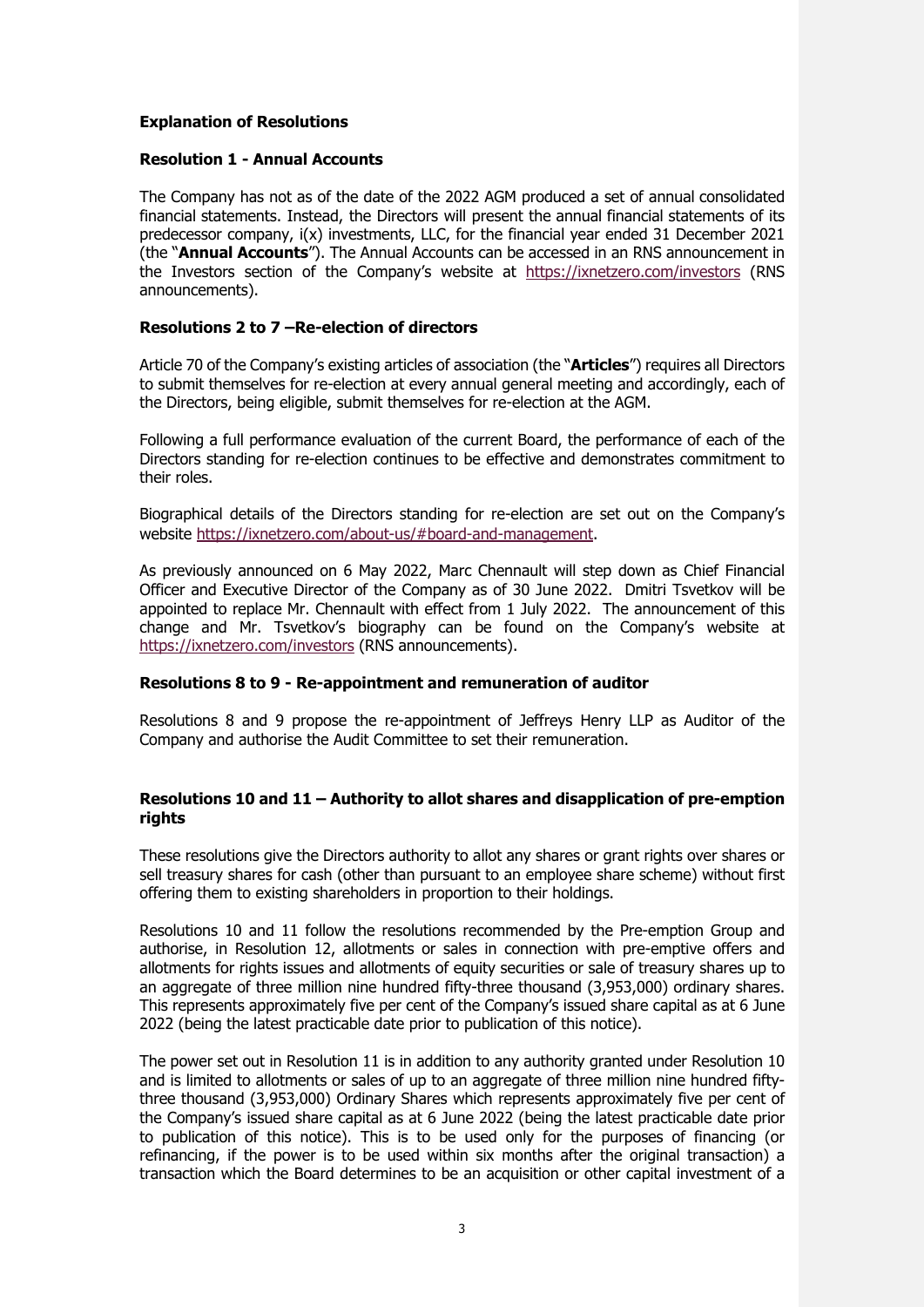kind contemplated by the Statement of Principles on Disapplying Pre-emption Rights most recently published by the Pre-Emption Group prior to the date of this notice.

The authorities sought at the Annual General Meeting will expire at the conclusion of the next annual general meeting of the Company or, if earlier, at close of business on 30 June 2023.

#### **Resolution 12 - Authority to purchase own shares**

This Resolution seeks to authorise the Company to make market purchases of its own Ordinary Shares. The authority limits the number of Ordinary Shares that could be purchased up to 10% of the Company's issued share capital at, or between, the minimum and maximum prices specified in this Resolution.

This power would be used only after careful consideration by the Directors, having taken into account market conditions prevailing at that time, the investment needs of the Company, its opportunities for expansion and its overall financial position. The Directors would exercise the authority to purchase Ordinary Shares only if they considered it to be in the best interest of the Company's shareholders and if the purchase could be reasonably expected to result in an increase in earnings per share.

Under the Companies Law, the Company is allowed to hold its own shares in treasury, which it has purchased, instead of cancelling them. Such shares may be resold for cash or used for the purpose of employee share schemes but all rights attaching to them, including voting rights and any right to receive dividends, are suspended whilst they are held in treasury. Accordingly, if the Directors exercise the authority conferred by Resolution 12, the Company will have the option of holding these shares in treasury, rather than cancelling them.

The authority sought at the AGM will expire at the conclusion of the next annual general meeting of the Company or, if earlier, at close of business on 30 June 2023.

As at 6 June 2022 (being the latest practicable date prior to the publication of this document), the total number of options to subscribe for ordinary shares in the Company was six million twenty-four thousand seven hundred sixty (6,024,760) which, if exercised, would represent approximately 7.1% of the Company's issued share capital as at that date (excluding treasury shares). If the Company were to purchase the maximum number of Ordinary Shares permitted by this Resolution, the number of options outstanding could potentially represent 7.81% of the Company's issued share capital (excluding treasury shares). The Company has no treasury shares.

#### **Recommendation**

The Directors believe that all the proposals to be considered at the AGM are in the best interests of both the Company and its shareholders. Accordingly, the Directors unanimously recommend that you vote in favour of the proposed resolutions as they intend to do in respect of their own holdings.

Yours faithfully

Nicholas Hurd

Chair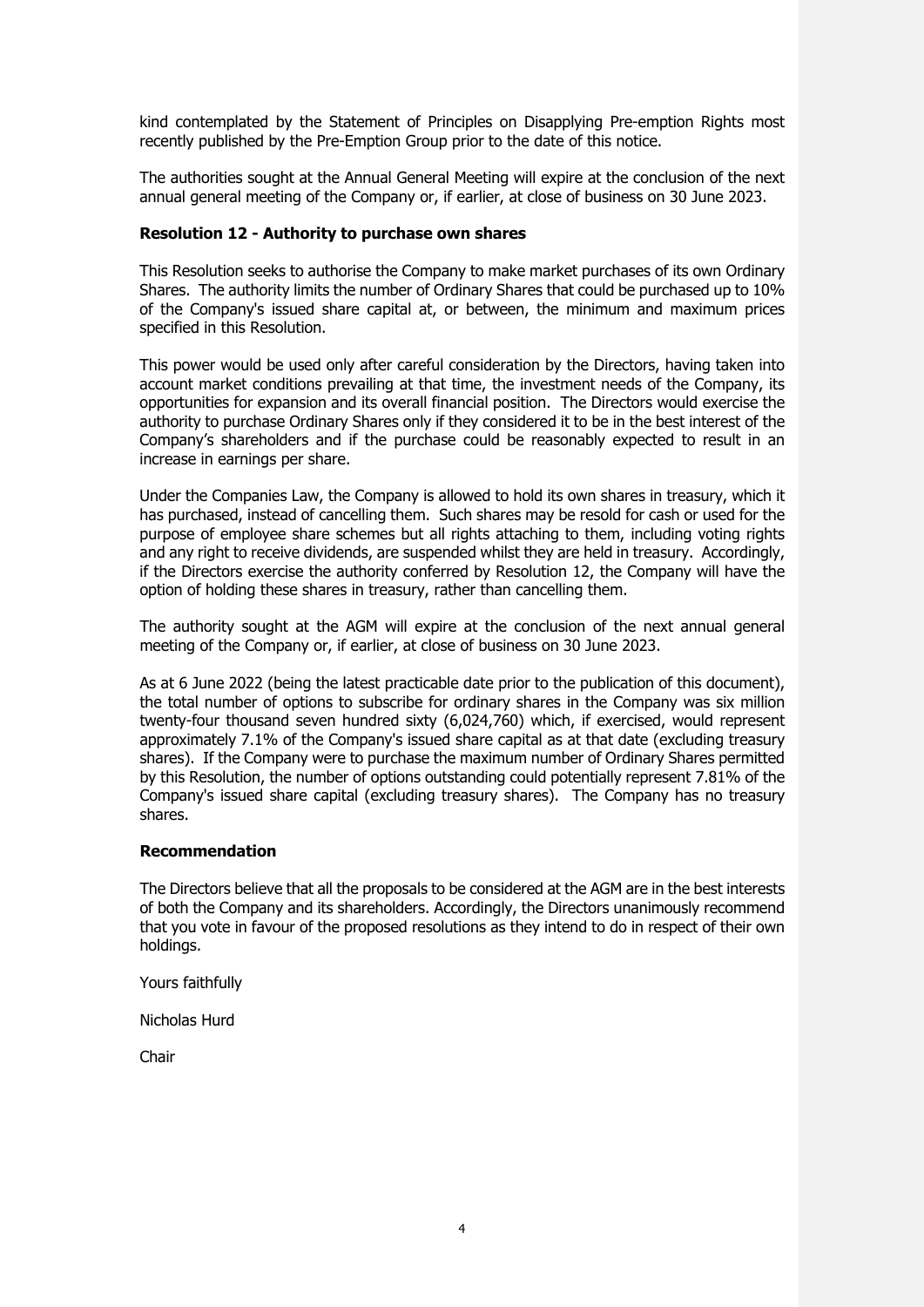## **NOTICE OF ANNUAL GENERAL MEETING**

Notice is given that the Annual General Meeting (the "**Meeting**") of i(x) Net Zero PLC (the "**Company**") will be held at the offices of Hannam & Partners, 7-10 Chandos Street, 3<sup>rd</sup> Floor, London, W1G 9DQ on 29 June 2022 at 4:30 pm BST to consider and pass the resolutions below. Resolutions 1 to 9 (inclusive) will be proposed as ordinary resolutions and Resolutions 10 to 12 as special resolutions.

#### **ORDINARY RESOLUTIONS**

#### 1 **Annual Accounts**

**THAT** the audited consolidated financial statements of  $i(x)$  investments, LLC as at and for the financial year ended 31 December 2021, together with the directors' report and auditor's report thereon be received.

#### 2 **Re-election of Nicholas Richard Hurd**

To re-elect Nicholas Richard Hurd as a director of the Company

#### 3 **Re-election of Steven Michael Oyer**

To re-elect Steven Michael Oyer as a director of the Company

#### 4 **Re-election of Pär Arne Lindström**

To re-elect Pär Arne Lindström as a director of the Company

## 5 **Re-election of Marc Adam Chennault**

To re-elect Marc Adam Chennault as a director of the Company

## 6 **Re-election of Alice Georgina Chapple**

To re-elect Alice Georgina Chapple as a director of the Company

## 7 **Re-election of Patricia Jean McCall**

To re-elect Patricia Jean McCall as a director of the Company

#### 8 **Appointment of Auditor**

**THAT** Jeffreys Henry LLP be re-appointed as auditor of the Company to hold office from conclusion of the Meeting to the conclusion of the next meeting at which the Company's accounts are to be laid.

#### 9 **Authority to agree auditor's remuneration**

**THAT** the Board be authorised to determine the auditor's remuneration.

#### **SPECIAL RESOLUTIONS**

#### 10 **Authority to allot shares**

**THAT** the directors be authorised, pursuant to Article 4.9(a) of the Articles to allot equity securities (within the meaning in the Articles) for cash and/or to sell ordinary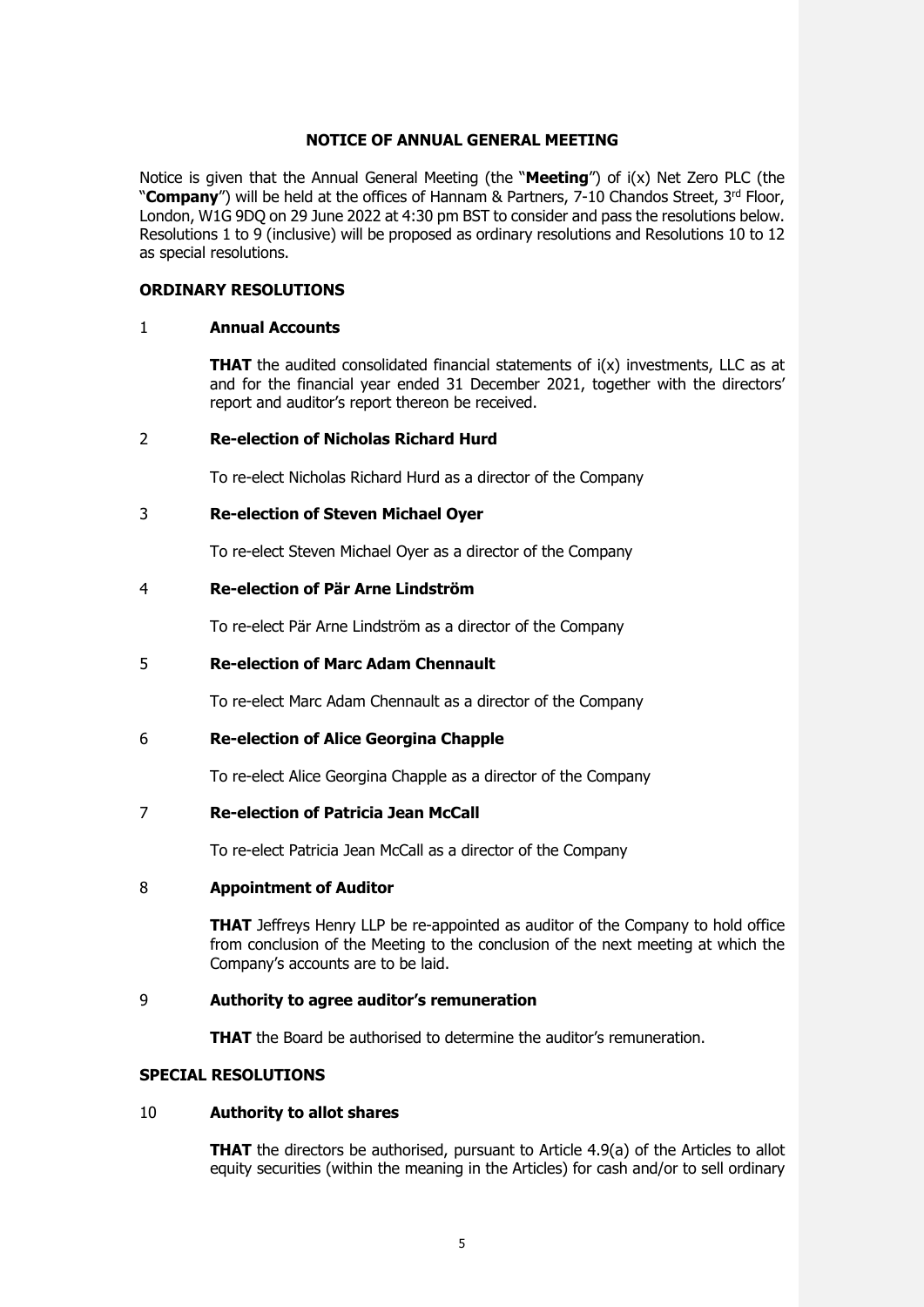shares held by the Company as treasury shares for cash as if the relevant preemptive rights in the Articles did not apply to any such allotment or sale, provided that such power is limited to:

- a) the allotment of equity securities and sale of treasury shares for cash in connection with an offer of equity securities to:
	- i. ordinary shareholders in proportion (as nearly as may be practicable) to their existing holdings; and
	- ii. holders of other equity securities as required by the rights of those securities or, subject to such rights, as the Directors otherwise consider necessary,

subject in both cases to the power of the Directors to impose any limits or restrictions and make any arrangements which they consider necessary or appropriate to deal with treasury shares, fractional entitlements, record dates or legal, regulatory or practical problems in, or under the laws of, any territory or any other matter; and

b) to the allotment of equity securities or sale of treasury shares for cash (otherwise than under paragraph (a) above) up to an aggregate of three million nine hundred fifty-three thousand (3,953,000) Ordinary Shares,

such authority to expire at the conclusion of the next annual general meeting of the Company or, if earlier, at the close of business on 30 June 2023 (unless previously renewed, varied or revoked by the Company) but, in each case, before such expiry the Company may make offers, and enter into agreements, which would, or might, require equity securities to be allotted (and treasury shares to be sold) after the authority expires and the Directors may allot equity securities (and sell treasury shares) under any such offer or agreement as if this authority had not expired.

# 11 **Disapplication of pre-emption rights**

**THAT** the directors be authorised for the purposes of Article 4.9(a) of the Articles in addition to any authority granted under resolution 10 to allot equity securities (within the meaning in the Articles) for cash and/or to sell ordinary shares held by the Company as treasury shares for cash as if the relevant pre-emptive rights in the Articles did not apply to any such allotment or sale, provided that this power is:

- a) limited to the allotment of equity securities or sale of treasury shares up to an aggregate of three million nine hundred fifty-three thousand (3,953,000) Ordinary Shares; and
- b) used only for the purposes of financing (or refinancing, if the authority is to be used within six months after the original transaction) a transaction, which the directors determine to be an acquisition or other capital investment of a kind contemplated by the Statement of Principles on Disapplying Pre-Emption Rights most recently published by the Pre-Emption Group prior to the date of this notice,

such authority to expire at the conclusion of the next annual general meeting of the Company or, if earlier, at the close of business on 30 June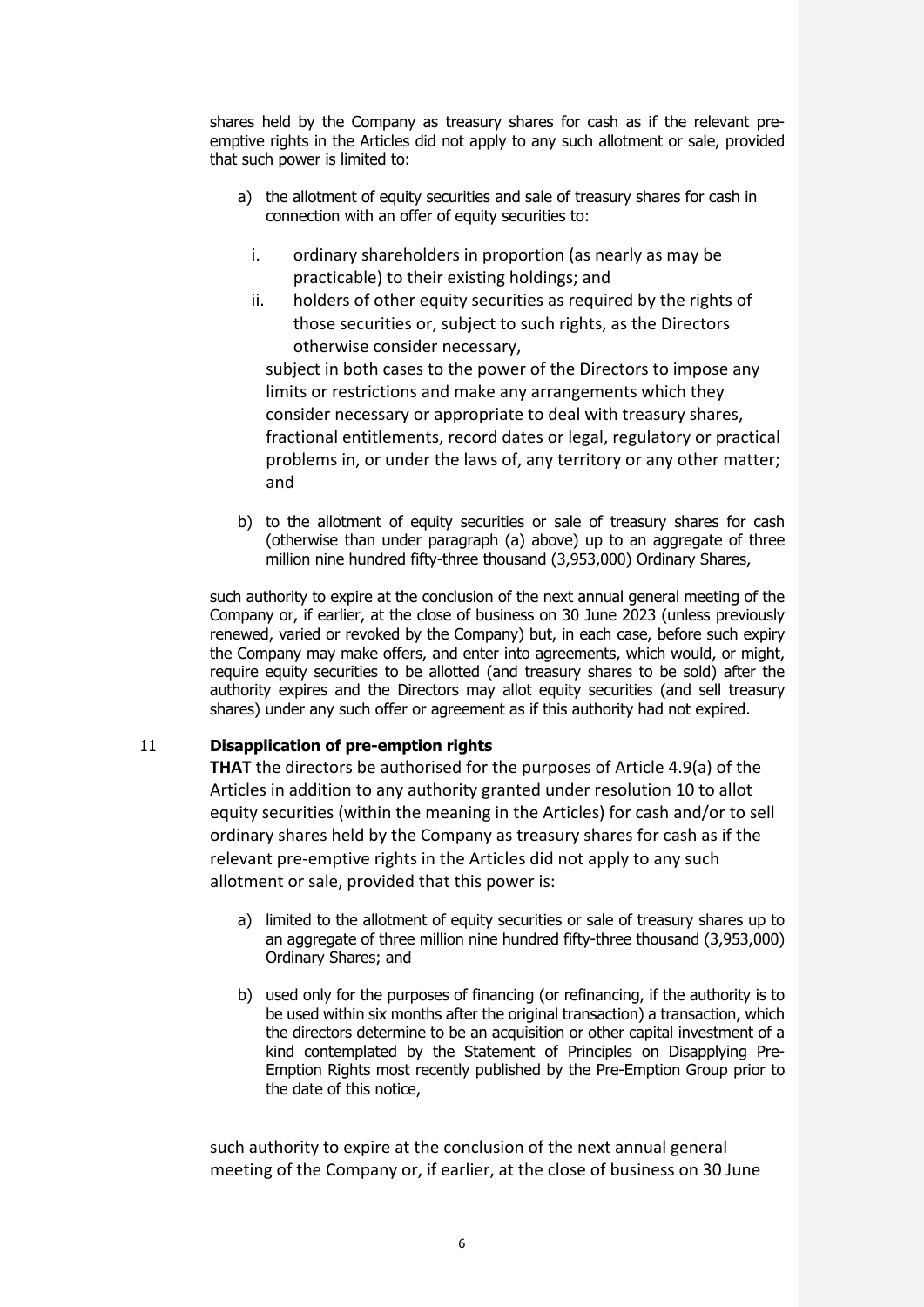2023 (unless previously renewed, varied or revoked by the Company) but, in each case, before such expiry the Company may make offers, and enter into agreements, which would, or might, require equity securities to be allotted (and treasury shares to be sold) after the authority expires and the directors may allot equity securities (and sell treasury shares) under any such offer or agreement as if this authority had not expired.

## 12 **Authority for market purchase of own shares**

**THAT**, subject to and in accordance with Article 9 of the Company's articles of association, the Company be generally and unconditionally authorised to make market purchases (within the meaning in the Articles) of ordinary shares in the capital of the Company on such terms as the directors think fit, and where such shares are held as treasury shares, including for the purpose of its employee share schemes, provided that:

the maximum number of ordinary shares which may be purchased is 7,905,681, representing ten per cent. (10%) of the Company's issued ordinary share capital;

- a) the minimum price, exclusive of any expenses, which may be paid for an ordinary share is £0.01;
- b) the maximum price, exclusive of any expenses, which may be paid for each ordinary share is not more than the higher of:
	- i. amount equal to 105 per cent. of the average middle market quotations for an ordinary share, as derived from the AIM Appendix to the London Stock Exchange Daily Official List, for the five business days immediately preceding the day on which the ordinary share is purchased; and
	- ii. an amount equal to the higher of the price of the last independent trade of an ordinary share and the highest current independent bid on the trading venue on which the purchase is carried out; and

the authority hereby conferred shall, unless previously renewed, varied or revoked by the Company, expire at the conclusion of the next annual general meeting of the Company or if earlier, at the close of business on 30 June 2023 (except in relation to the purchase of ordinary shares the contract for which was concluded before the expiry of this authority and which will or may be executed wholly or partly after such expiry).

By order of the Board

Ogier Corporate Secretary (Jersey) Limited

**Secretary** 

Dated: 8 June 2022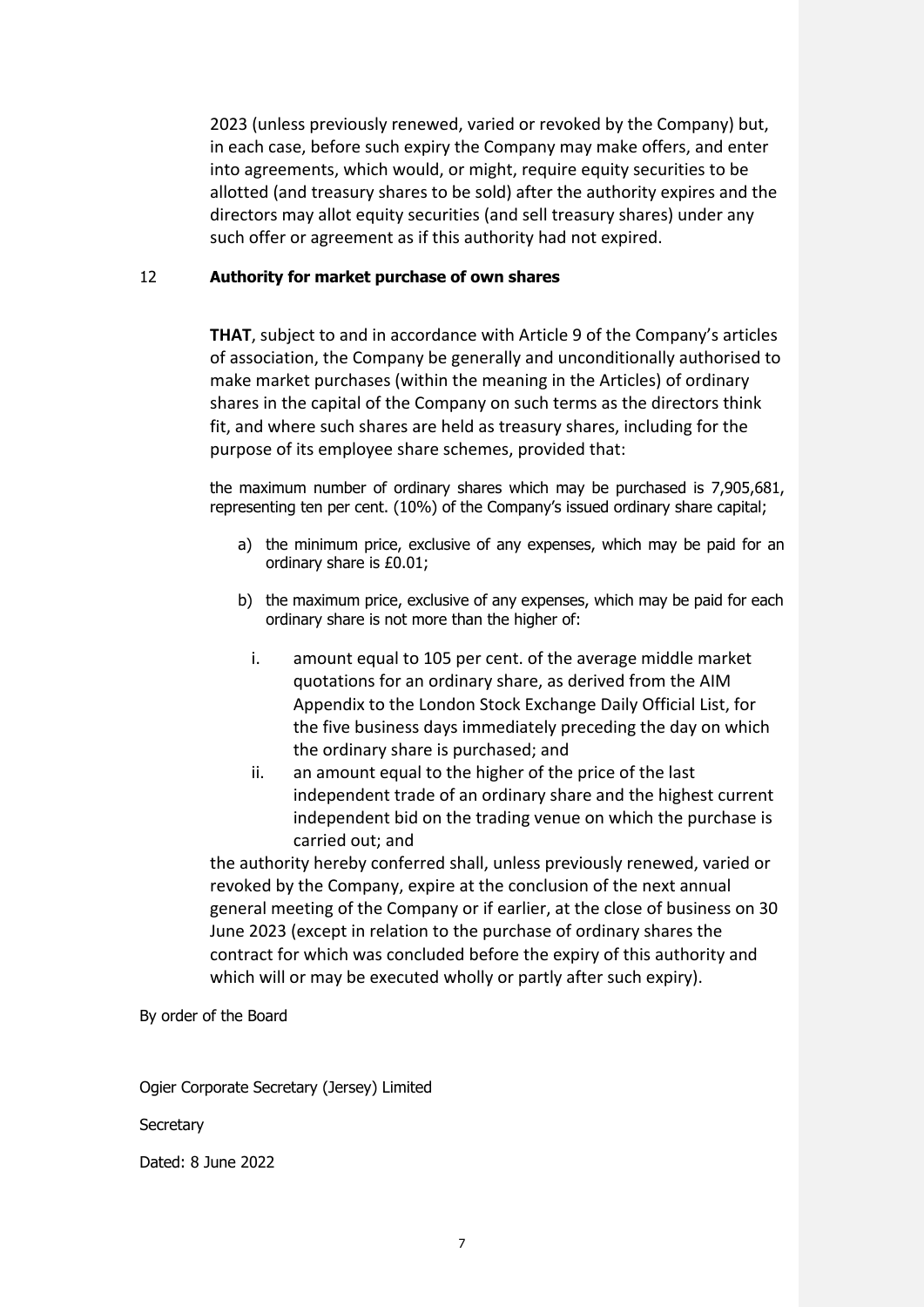Registered office: 3rd Floor 44 Esplanade St Helier Jersey JE4 9WG

Registered in Jersey with number 124131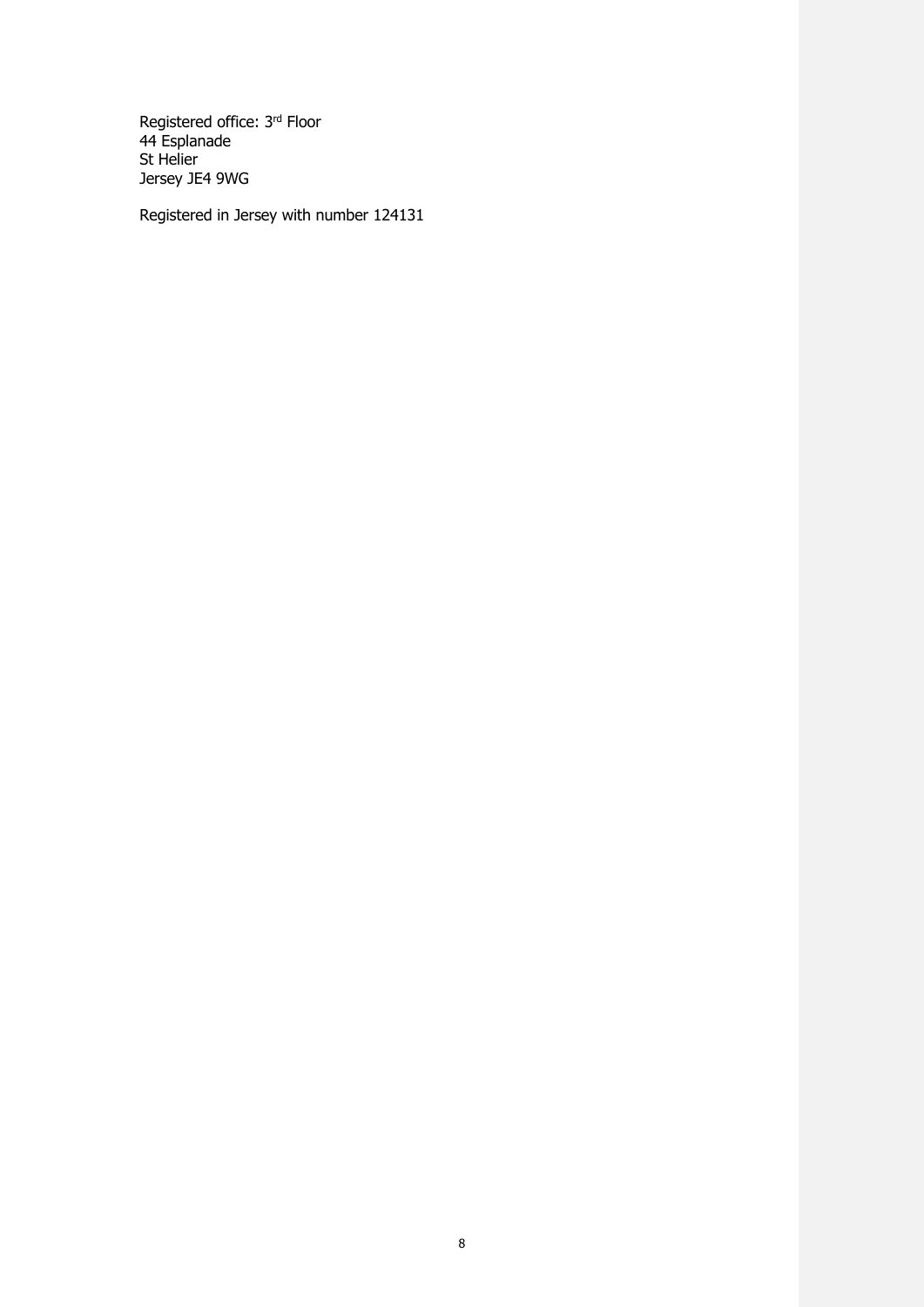# **NOTES**

## 1. **Proxy appointments**

Shareholders are entitled to appoint a Proxy to exercise all or any of their rights to attend, speak and to vote on their behalf at the meeting. A shareholder may appoint more than one Proxy in relation to the AGM provided that each Proxy is appointed to exercise the rights attached to a different share or shares held by that shareholder. A Proxy need not be a member of the Company.

A Proxy Form is enclosed with this notice and instructions for its completion are shown on the form. To be valid any Proxy Form or other instrument appointing a Proxy must reach the Company's registrars, Computershare Investor Services (Jersey) Limited, The Pavilions, Bridgewater Road, Bristol BS99 6ZY, U.K., by 4:30 pm BST on 27 June 2022. Completing a Proxy Form does not prevent a shareholder from attending and voting in person. A vote withheld option is provided on the Proxy Form to enable you to instruct your Proxy to abstain on any particular resolution. However, it should be noted that a "vote withheld" is not a vote in law and will not be counted in the calculation of the proportion of the votes "For" and "Against" a resolution.

You may, if you wish, appoint your Proxy electronically at www.investorcentre.co.uk/eproxy. You will need the Voting ID, Task ID and Shareholder Reference Number, which together make up the series of reference numbers printed on the front of the Proxy Form enclosed with this notice. Please note that any electronic communication found to contain a computer virus will not be accepted.

A shareholder must inform the Company's registrars in writing of any termination of the authority of a Proxy.

**We strongly encourage shareholders to submit a proxy vote in advance of the Meeting and to appoint the Chair of the Meeting as their proxy, rather than a named person who, if circumstances change, may not be permitted to attend and vote at the Meeting.**

## 2. **Voting at meeting**

All resolutions will be taken on a poll so as to accurately record the decision of all shareholders based on their shareholding interests in the Company.

## 3. **Electronic Proxy appointment through CREST**

CREST members who wish to appoint a Proxy or Proxies through the CREST electronic Proxy appointment service may do so for the AGM to be held on 29 June 2022 (and any adjournment(s) thereof) by following the procedures described in the CREST Manual. CREST personal members or other CREST sponsored members (and those CREST members who have appointed a voting service provider(s)) should refer to their CREST sponsor or voting service provider(s), who will be able to take the appropriate action on their behalf.

In order for a Proxy appointment made by means of CREST to be valid, the appropriate CREST message (a "CREST Proxy Instruction") must be properly authenticated in accordance with Euroclear UK & International Limited ("EUI")'s specifications and must contain the information required for such instructions, as described in the CREST Manual (available via www.euroclear.com/CREST). The message (regardless of whether it constitutes the appointment of a Proxy or an